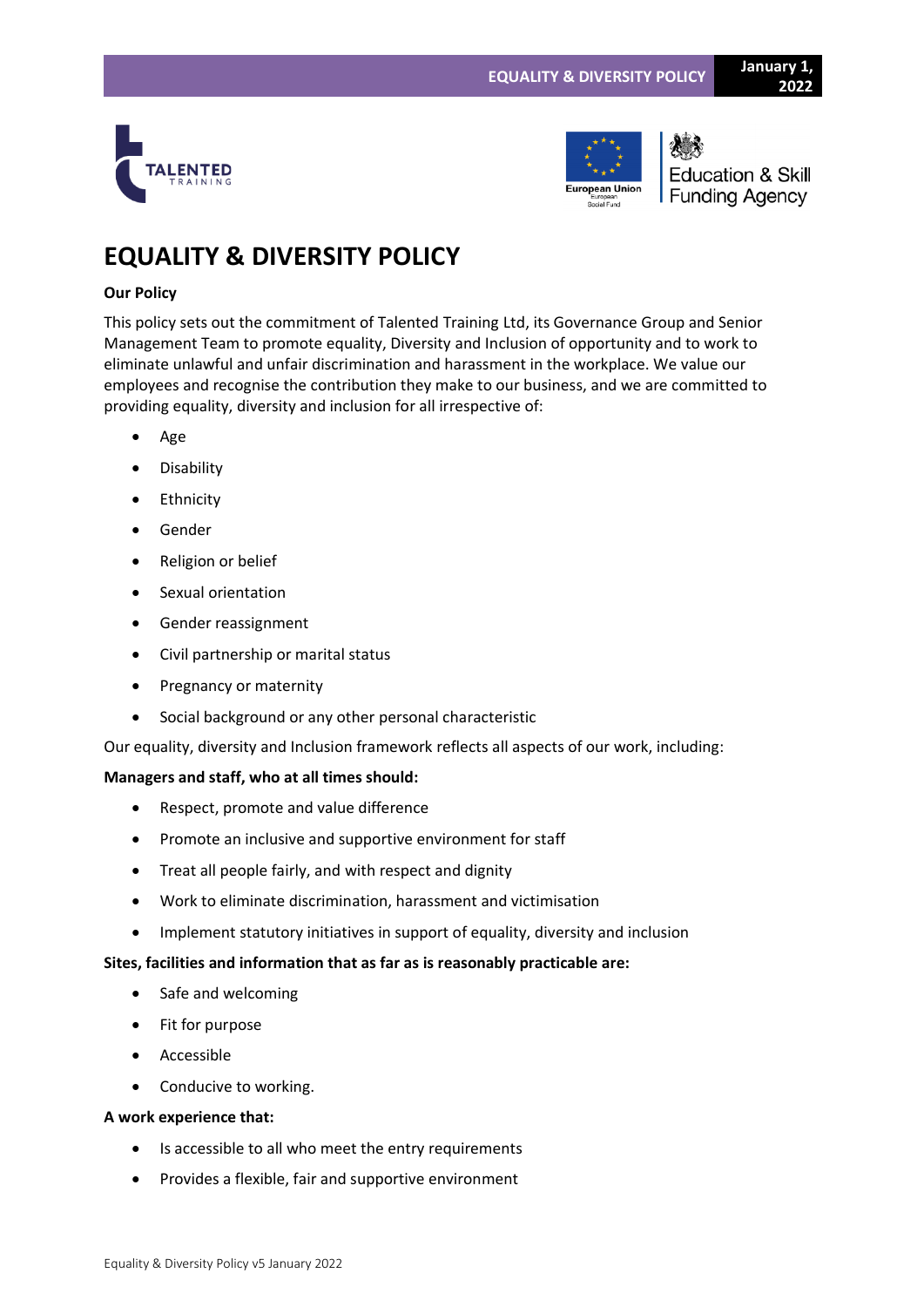- Ensures that everyone, particularly those with protected characteristics, feel included and free from discrimination, harassment, victimisation, extremism and radicalisation
- Reflects, values and promotes the diversity of our community
- Appropriately supports staff and associates with diverse needs
- Promotes the fundamental British values of democracy, law, liberty and mutual respect and tolerance of those with different backgrounds, faiths and beliefs.

#### **SUPPORTING OUR FRAMEWORK**

All staff are expected to support and consistently work to deliver an experience that reflects this policy.

#### **Activities that support this policy include:**

- Diverse teaching materials and strategies
- Staff inductions that explicitly reflect this policy
- Communications which use plain English, and reflect the needs of our staff, some of whom come from different linguistic or cultural groups or have a communications-related impairment
- Marketing activities which, where possible, promote equality, diversity and inclusion
- Regular opportunities for feedback from clients to improve our practices

We will work to ensure that all of our employees, as well as those who apply or seek to apply to work with us will be treated fairly and will not be subjected to discrimination on any of these grounds. This includes volunteers, apprentices, trainees, and those on work placement. We will make whatever reasonable adjustments are required to provide disabled people with a fair chance to access employment opportunities.

### **OUR COMMITMENTS**

We will:

- Promote equality of opportunity for all
- Promote a productive and harmonious workplace where there is mutual respect and harassment, and bullying is not tolerated
- Prevent unlawful discrimination, direct and indirect and victimisation
- Comply with our legal obligations
- Take seriously and address any breaches of this policy

#### **RESPONSIBILITIES**

Managing Director Marios Chrysostomou has overall responsibility for the implementation of this policy. Each manager is accountable for delivering the equality commitments in their areas of responsibility and all employees are expected to abide by the policy.

To implement this policy, we will:

- Include appropriate equality objectives and responsibilities in each job description
- Provide our employees with the necessary knowledge and skills to help ensure that the workplace is free from discrimination and harassment
- Train all those who are involved in recruitment and selection, whether for vacant posts, promotions or training opportunities
- Regularly review our employment policies and procedures to ensure they do not unlawfully or unfairly discriminate
- Gather equality and information on our workforce and job applicants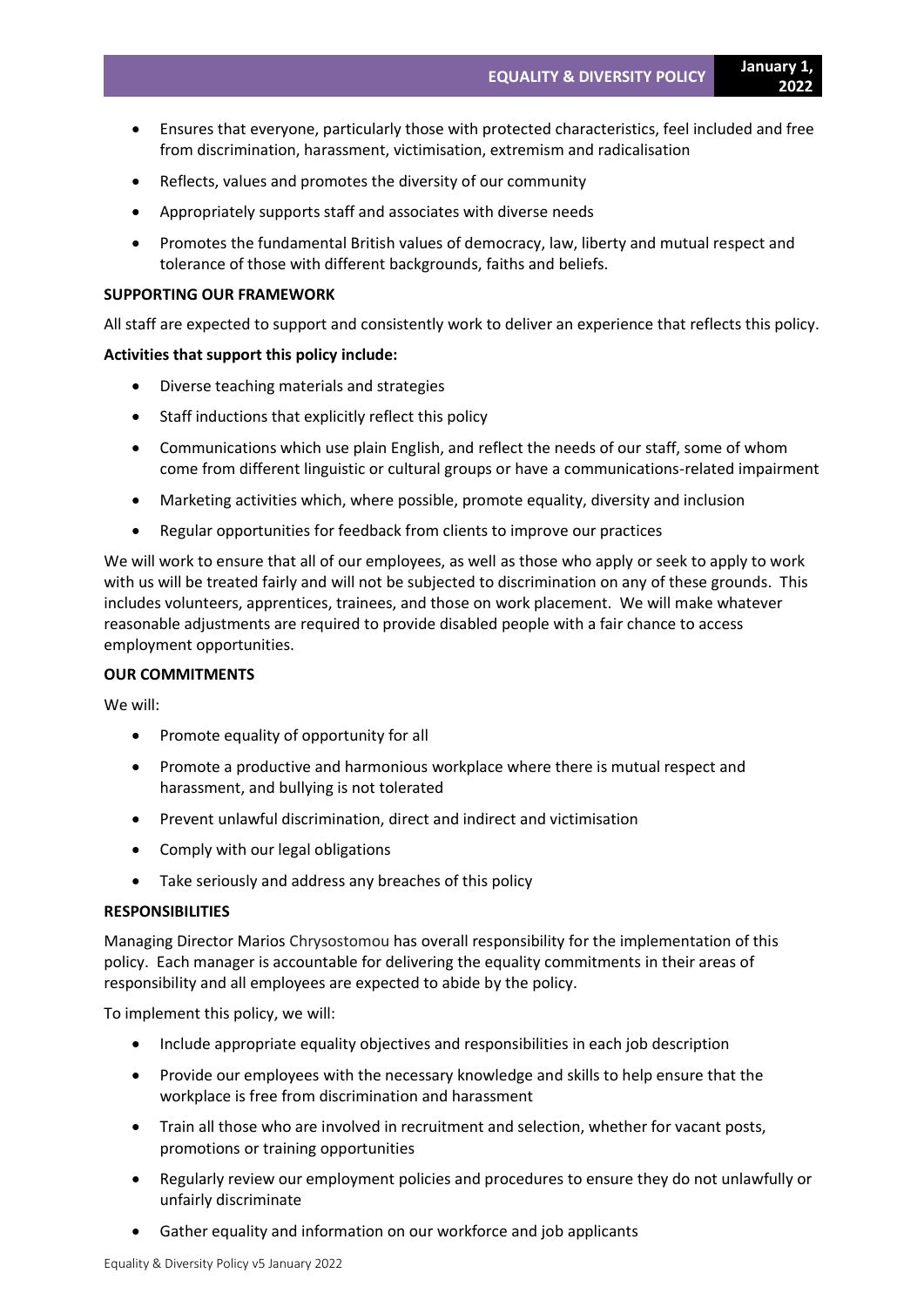- Work to make our workforce more representative through monitoring and where possible, undertake lawful positive action
- Ensure promotional material is inclusive and represents the protected characteristics. Where possible we will use existing employees as role models
- Seek commitments from our suppliers that they are taking steps to promote equality and eliminate discrimination
- Make sure that there are sufficient resources in place to implement this policy effectively

#### **STAFF**

All staff have responsibilities for promoting equality and fostering good relations between different groups. All staff have responsibilities to eliminate discrimination on grounds of race, gender, disability or any of the protected characteristics. Staff are responsible for ensuring that:

- They are aware of Talented Training Ltd's statutory duties in relation to legislation
- Their schemes of work, lesson content and teaching resources demonstrate sensitivity to issues of equality
- They challenge inappropriate behaviour by either apprentices, employers or other members of staff
- It is the responsibility of all staff to confront discrimination, whether witting or unwitting, whenever it occurs

## **APPRENTICES**

Apprentices key stakeholders also have a role and responsibility to comply with policies:

- apprentices should be made aware of Talented Training Ltd's ethos and policies at induction, through publicity and events, and through the embedding of E&D in teaching and learning.
- apprentices should make every effort to understand and support Talented Training Ltd's single equality scheme. They should treat all other apprentices, staff, and visitors with respect and dignity.
- apprentices must show respect for other people's cultural traditions and religious beliefs and participate in initiatives designed to promote good relations.
- apprentices should report any incidents of discrimination, harassment, or bullying using Talented Training Ltd's anti-bullying and harassment and complaints procedures.

## **TEACHING, LEARNING & ASSESSMENT**

The training and assessment of apprentices / learners will support the equality and diversity policy. To ensure that this happens Talented Training Ltd will ensure that all apprentices / learners, regardless of their background, achieve their potential.

Equality and Diversity will be introduced at key stages during the apprenticeship programme:

- 1. Induction During the programme induction we will discuss equality and diversity and the learner's rights during the apprenticeship. We will make sure the employer has an Equality and Diversity policy and that the apprenticeship is aware and is compliant with this.
- 2. Learning and Assessment visits- At each visit we will ask the learner key questions regarding their wellbeing that will also cover Equality and Diversity. (Questions found in ILP)
- 3. Programme Reviews- At each programme review will ask questions to test the learner's knowledge on Equality and Diversity (questions found in ILP)
- 4. Surveys Learners will be surveyed during the programme and at the end of the programme, these surveys will help us identify any issues.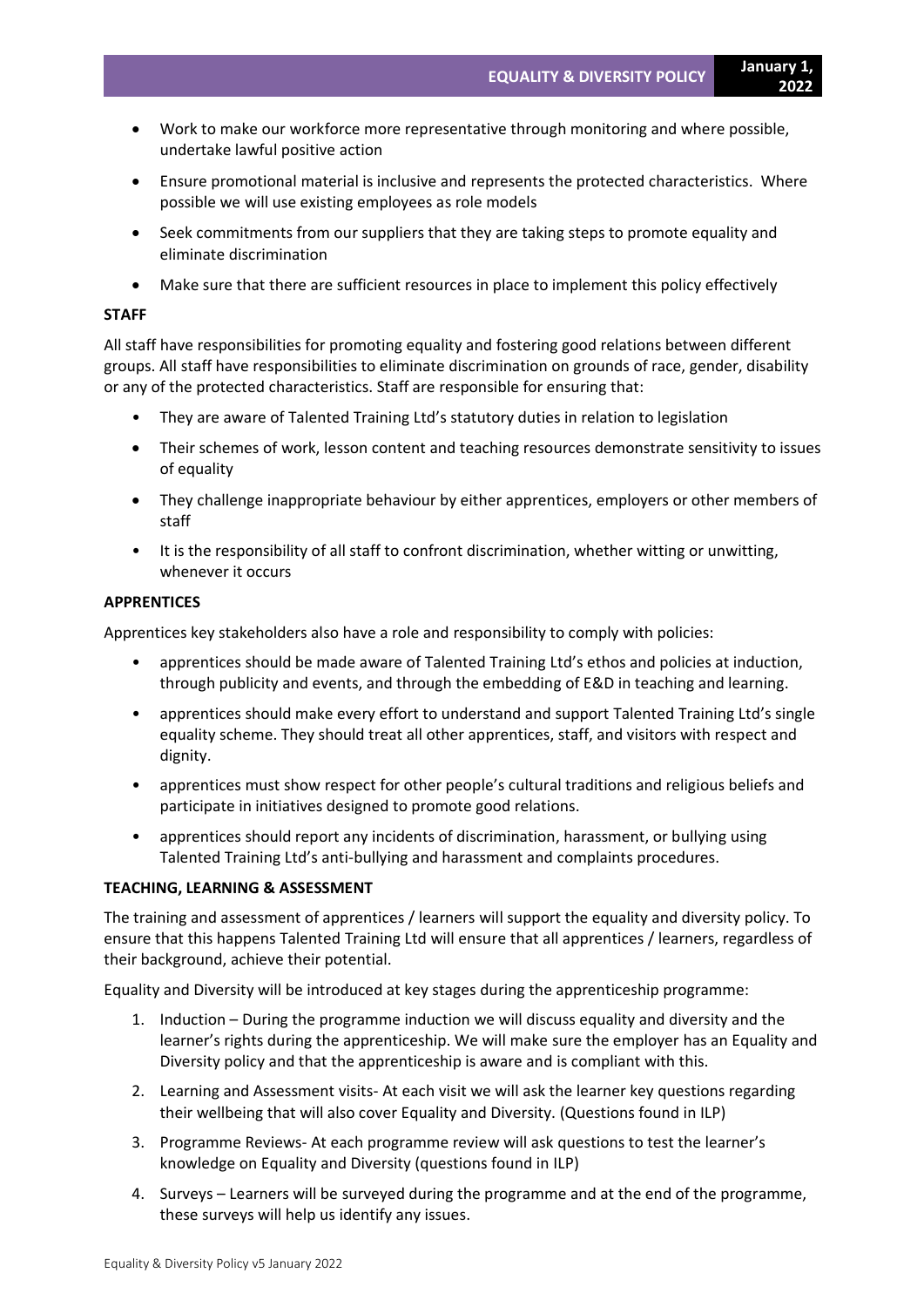**2022**

5. OneFile – e-learning platform is there to support the learner with wellbeing issues including Equality and Diversity.

Talented Training Ltd will:

- ensure publications, marketing and promotional materials, key documents such as handbooks, and staff, employer and learner recruitment procedures endorse and support equality and diversity
- seek to recruit the full diversity of staff, to bring a range of experiences and perspectives to the workforce and to provide a range of role models and ambassadors to our learners
- ensure learner recruitment procedures will be free from bias and proactively promote equality and diversity. Recruitment procedures do not use any identifies regarding the learner. Learners are given opportunities to disclose any information they may feel relevant to the recruitment process such as requesting learner support for mental health reasons, but this is up to the individual. Learners have opportunity to disclose any information at each visit with their tutor and will then need to provide consent for this information to be shared, unless it is a safeguarding risk.
- work with learners to plan the learning programme, materials, methods and resources to consider personal needs and aspirations and equality of opportunity without bias or discrimination. Each learner's programmes are designed to be individual to their needs and information used to support that is only that which has been provided by the learner and is relevant to the programme.
- make participants in the learning process aware that they have a legal and formal duty to play their part in this policy, and positive steps will be taken to ensure no form of unlawful discrimination occurs. This is reviewed with learners and employers at formal reviews.
- ensure that learning takes place in a supportive environment free from discrimination or harassment. Questions are asked around the learner's wellbeing at each visit and responses recorded on their ILP.
- ensure that equality and diversity is built into all aspects of the apprenticeship programme processes.
- Actively promote British values to help:
	- o Create 'safe spaces' for dialogue and discussion
	- o Provide opportunities to challenge views and bring a 'counter-narrative'
	- o Identify and protect students vulnerable to extremist ideologies
	- o prepare learners to live and work In Britain's complex multicultural society
- continue to provide training in equality and diversity to learners and staff, so that all learners and staff at Talented Training Ltd have the opportunity to develop their skills and confidence and to deal with equality & diversity issues in a professional manner
- deal with all allegations of safeguarding, discrimination, harassment and victimisation sensitively and investigate fairly and thoroughly.
- treat any form of discrimination, harassment or victimisation carried out by an individual as a matter for possible disciplinary action
- lead by example in our dealings with learners, employers and any other contacts.
- support employers to improve their equality and diversity practices.
- use analysis of data to inform future planning, for example to improve the representation, participation and success of under-represented and under-achieving groups, and to challenge stereotyping.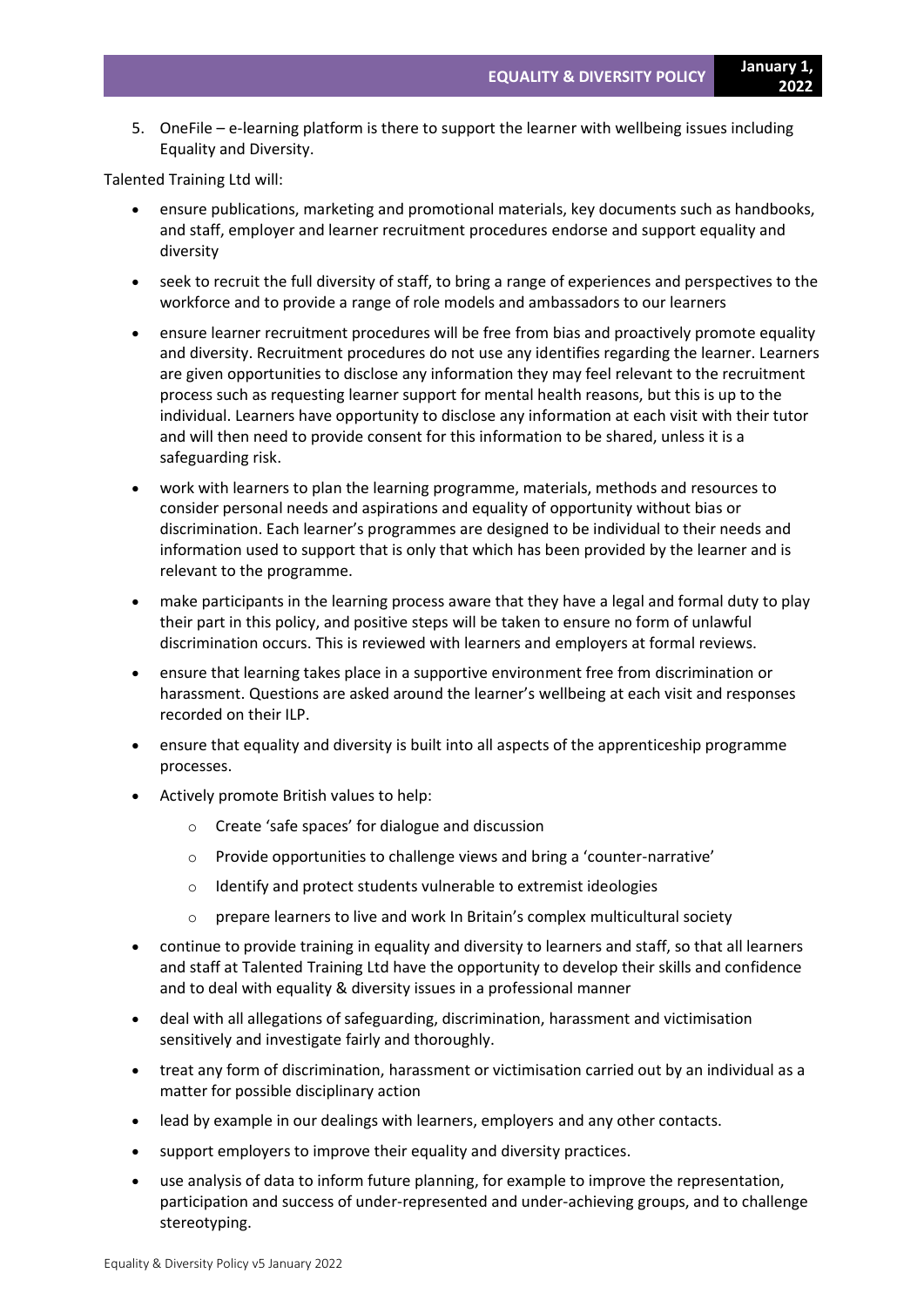**2022**

- treating tutors, other learners and work colleagues with dignity and respect.
- not doing anything that would discriminate or harass others because of their race, gender, disability, age, sexual orientation, religion, personal background or circumstance
- reporting any issues of discrimination, bullying or harassment

Employers are expected to

- abide by this equality and diversity policy.
- have their own equality and diversity policies in place, including those associated polices.

It is the responsibility of all staff, learners, and employers of learners to work together towards combating all forms of discrimination. This includes reporting all incidents of discrimination using Talented Training Ltd's formal reporting procedures.

## **ADDITIONAL LEARNER SUPPORT**

Talented Training Ltd encourage the integration and inclusion of **ALL** learners into the Centre. Learners will be offered individualized programmes of development to support them to achieve their personal learning goals. Talented Training Ltd will make a wide range of training and assessment methods available, and we will provide the necessary reasonable adjustments to facilitate training and assessment.

Learners will be invited to access additional support and we provide a wide range of additional support to meet their individual requirements. We respect the individual's right to confidentiality, so any information provided will be kept private and will not be passed to anyone without the person's explicit consent. If a person has requested additional support, they may also arrange a confidential interview with a member of the safeguarding team.

## **RECRUITMENT OF EMPLOYEES AND APPRENTICES / LEARNERS**

Recruitment and selection decisions will support the equality and diversity policy.

Talented Training Ltd will:

- Adopt a consistent, non-discriminatory approach to advertising. Advertisements will avoid stereotyping or using wording that may discourage particular groups from applying.
- Not confine recruitment to areas or sources which provide only, or mainly applicants of a particular group.
- Make certain that all who apply will receive fair treatment and will be considered solely on their ability to do the job / complete the apprenticeship programme.
- Use interview questioning that will not be of a discriminatory nature.
- Ensure discussions with apprentices / learners during the initial assessment and professional discussion will not be of a discriminatory nature.
- Make selection decisions that are not influenced by any perceived prejudices of others.

#### **TRAINING**

Talented Training Ltd staff receive equality and diversity training at induction. All staff must complete

- Equality and Diversity training on joining the company
- Additional bespoke equality training is organised or made available to staff at all levels within Talented Training Ltd.
- All staff involved in recruitment and selection attend recruitment and selection courses.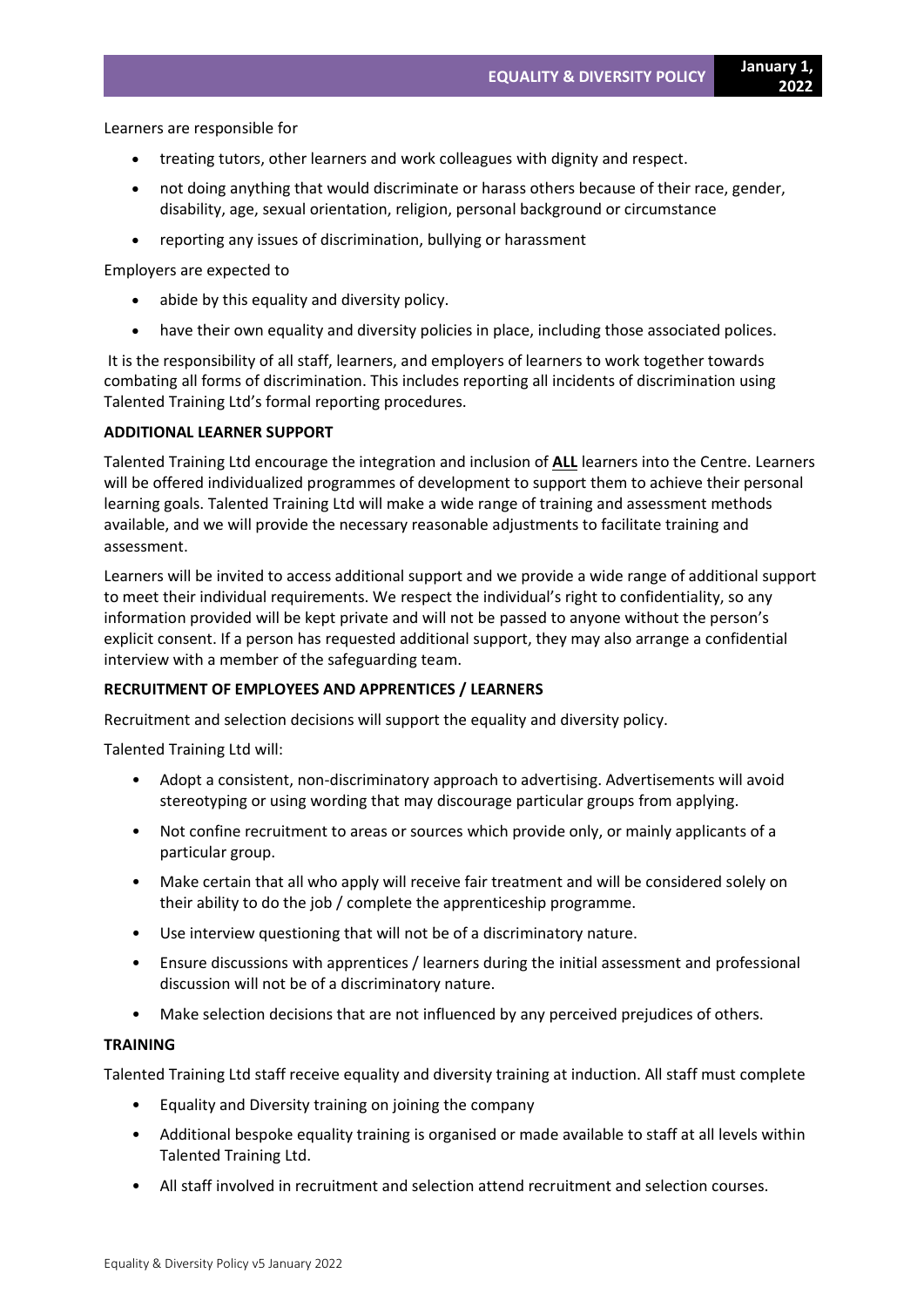**2022**

## **COMPLAINTS OF DISCRIMINATION**

If you believe that you have suffered any form of discrimination, harassment or victimisation you can raise this matter through the grievance procedure, a copy of which is available in the staff handbook. All complaints will be dealt with promptly and in accordance with the agreed procedures.

Anyone who makes a complaint of discrimination must not be victimised. We will make every effort to ensure victimisation does not occur and any complaints will be taken seriously and dealt with promptly.

## **EQUALITY LEGISLATION**

The Equality Act 2010 broadens the protection from the discrimination afforded to employees in the workplace. Talented Training Ltd will consider the policy when recruiting, delivering apprenticeship training and working with employers and apprentices.

Employers should ensure that:

- Equality and Diversity policies cover all protected characteristics and does not refer to out of date law. (Age, Disability, Religion or Belief, Sexual Orientation, Transgender, Ethnicity, Gender, Pregnancy and maternity and Marriage and Civil Partnership)
- Training materials should be up-to-date and include all protected characteristics
- Recruitment and Selection policies, procedures and materials should be up-do-date and cover protected characteristics. Pre-employment health questions should be removed from application forms/packs.
- Have up-to-date Equality and Diversity, Bullying and Harassment and Complaint Policies to ensure third party harassment is something you will not tolerate

Indirect discrimination can now be claimed across all seven protected characteristics (Age, Disability, Religion or Belief, Sexual Orientation, Transgender, Ethnicity, Gender). Not included are Pregnancy and maternity and marriage and civil partnership.

Positive action is now available to be used should there be two job applicants of equal calibre the minority person may be selected for the post. Employers must show evidence of a fair and equal selection process.

## **PROTECTED CHARACTERISTICS**

#### **Age**

Where this is referred to, it refers to a person belonging to a particular age (e.g., 32-year-olds) or range of ages (e.g., 18 - 30 year olds).

## **Disability**

A person has a disability if s/he has a physical or mental impairment which has a substantial and longterm adverse effect on that person's ability to carry out normal day-to-day activities.

#### **Gender Reassignment**

The process of transitioning from one gender to another.

## **Marriage and Civil Partnership**

Marriage is defined as a 'union between a man and a woman'. Same-sex couples can have their relationships legally recognised as 'civil partnerships'. Civil partners must be treated the same as married couples on a wide range of legal matters.

## **Pregnancy and Maternity**

Pregnancy is the condition of being pregnant or expecting a baby. Maternity refers to the period after the birth and is linked to maternity leave in the employment context. In the non-work context, protection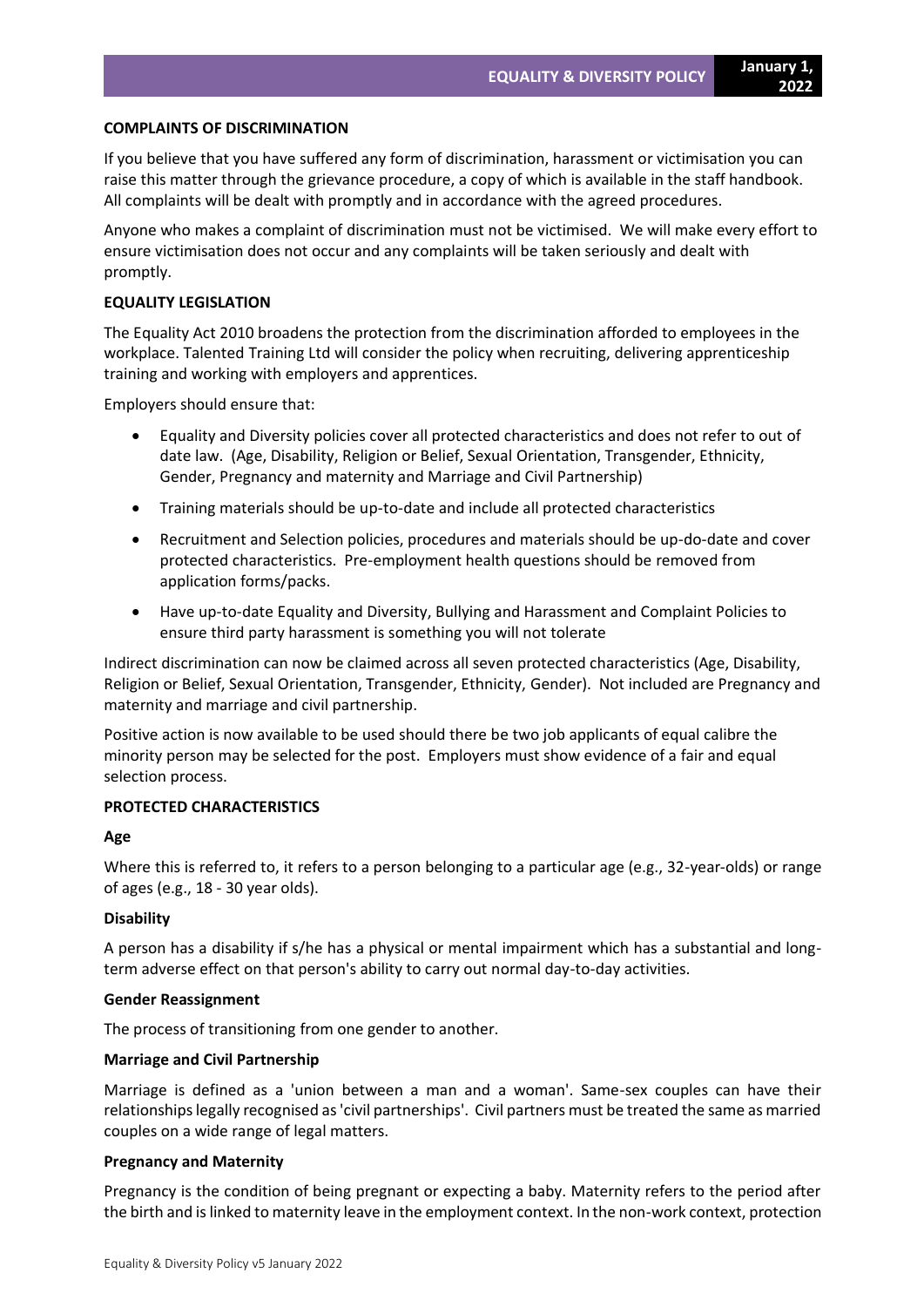against maternity discrimination is for 26 weeks after giving birth, and this includes treating a woman unfavourably because she is breastfeeding.

### **Race**

Refers to the protected characteristic of Race. It refers to a group of people defined by their race, colour, and nationality (including citizenship) ethnic or national origins.

#### **Religion and Belief**

Religion has the meaning usually given to it but belief includes religious and philosophical beliefs including lack of belief (e.g. Atheism). Generally, a belief should affect your life choices or the way you live for it to be included in the definition.

#### **Gender**

A man or a woman.

#### **Sexual Orientation**

Whether a person's sexual attraction is towards their own sex, the opposite sex or to both sexes

#### **EQUALITY AND PREVENT DUTY**

#### **Equality Duty**

Following the introduction of the Equality Act 2010 (Specific Duties) Regulations 2011, the Company developed a Single Equality Scheme to ensure that the Duty placed upon it was covered and that due consideration was being given to the requirements of the Duty itself.

The Equality Duty covers the nine protected characteristics. It is unlawful to discriminate against any individual or group on the basis of one, or more, of these protected characteristics:

- Age Disability
- Gender reassignment
- Pregnancy and maternity
- Race, including ethnic or national origins, colour or nationality
- Religion or belief, including lack of belief
- Sex
- Sexual orientation

Talented Training Ltd directly reports retention and success data for learners within some of these characteristics. The Company then has a series of arrangements in place to take due regard of individuals and groups within the other categories. This document outlines the Company's approach to ensuring that staff and visitors are treated fairly and consistently.

**EDIMS** Information to link to this Policy, Governance and Marketing

#### **PREVENT DUTY**

Talented Training Ltd continually reviews its practices to ensure that it is complying with the Prevent Duty as set out in the Counter terrorism and Security Act 2015. The requirements of the Prevent Duty are covered within this document, which is reviewed on a regular basis, annually at least, to ensure that the organisation has sufficient arrangements in place to educate, and keep safe, its learners, staff, employers, visitors and apprentices, and to react to a situation which falls under this legislation.

The Company focuses on the development of a culture in which everyone feels safe and respected and has the confidence to inform others of any potential risk to individuals or groups.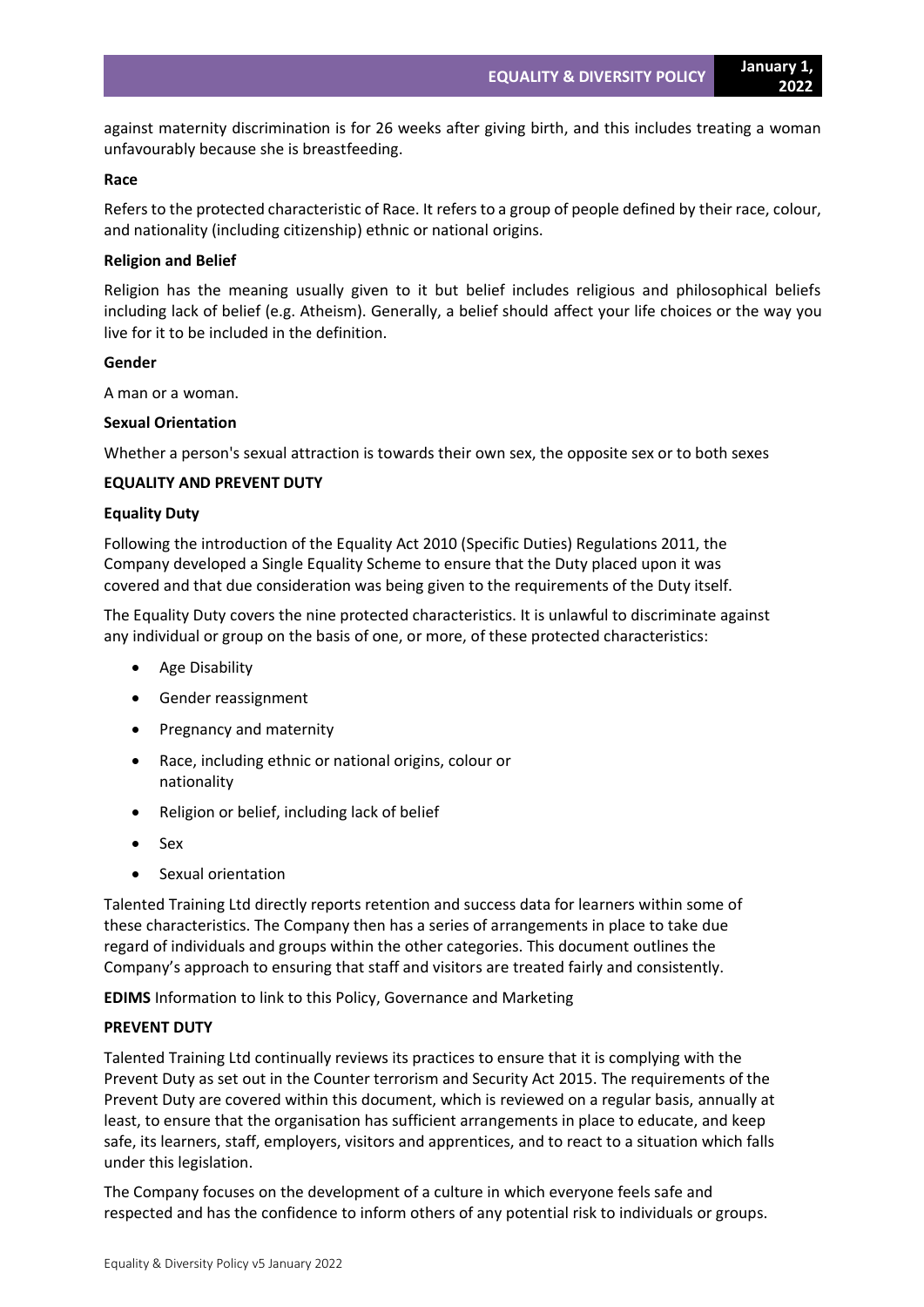As part of this ethos the Company has considered the Prevent Duty and the importance of collaborative working between Company staff, local authorities, police, other educational institutions, policy makers and health providers to identify, detect and safeguard vulnerable people throughout the organisation.

British Values are promoted and embedded these into lesson planning and the tutorial pastoral cycle. Talented Training Ltd's Observation of Teaching and Learning Processes now take account of the Prevent Duty and British Values:

- Democracy The rule of law
- Individual liberty Mutual respect
- Tolerance of those with different faiths and beliefs.

# **REPORTING DISCRIMINATION, HARASSMENT OR BULLYING**

All staff are responsible for recognising and dealing informally with any incident of bias, stereotyping or discrimination. Where a learner wishes to report an incident of bias or stereotyping or discrimination the personal coach or a member of the teaching team will be happy to discuss the matter (Company Complaints Procedure).

Should staff feel that an incident of bias or stereotyping or discrimination has occurred they should report it to their Line Manager and/or through use of the Company's Harassment or Grievance Procedure.

## **STAFF**

Please report incidents to your Line Manager or a member of the Senior Leadership Team. Formal cases will be dealt with through the Harassment Procedure, Grievance Policy and/or the Disciplinary Policy as appropriate to each individual case.

## **REPORTING HATE INCIDENTS**

A hate incident is any type of incident perceived to be racist, homophobic or driven by other prejudice by the victim or any other person. If you experience or witness a hate incident, please report it to the Safeguarding Team.

## **CYBER BULLYING AND HARASSMENT (SOCIAL MEDIA)**

Bullying and harassment by other staff which takes place outside of business hours but impinges on staff welfare/wellbeing will be dealt with in accordance with Company policies and procedures.

## **CONSULTATION**

Staff feedback is obtained through appraisals, informal feedback, standardisation/team/SMT meetings, the Company's noticeboard arrangements and through the Company's website.

## **IMPACT ASSESSMENT AND MONITORING**

#### **Apprentices/Learners**

To inform the setting of targets and to assess the effect of the equality policy, Talented Training Ltd will collect and analyse the following information by ethnicity, gender, age, ability, and where applicable, sexual orientation and faith:

- Group profiles of apprentices
- Applications, and success and failure rates for admission to programmes.
- Retention rates
- Achievement rates
- Work placements including success rates, satisfaction levels and job offers
- Disciplinary action